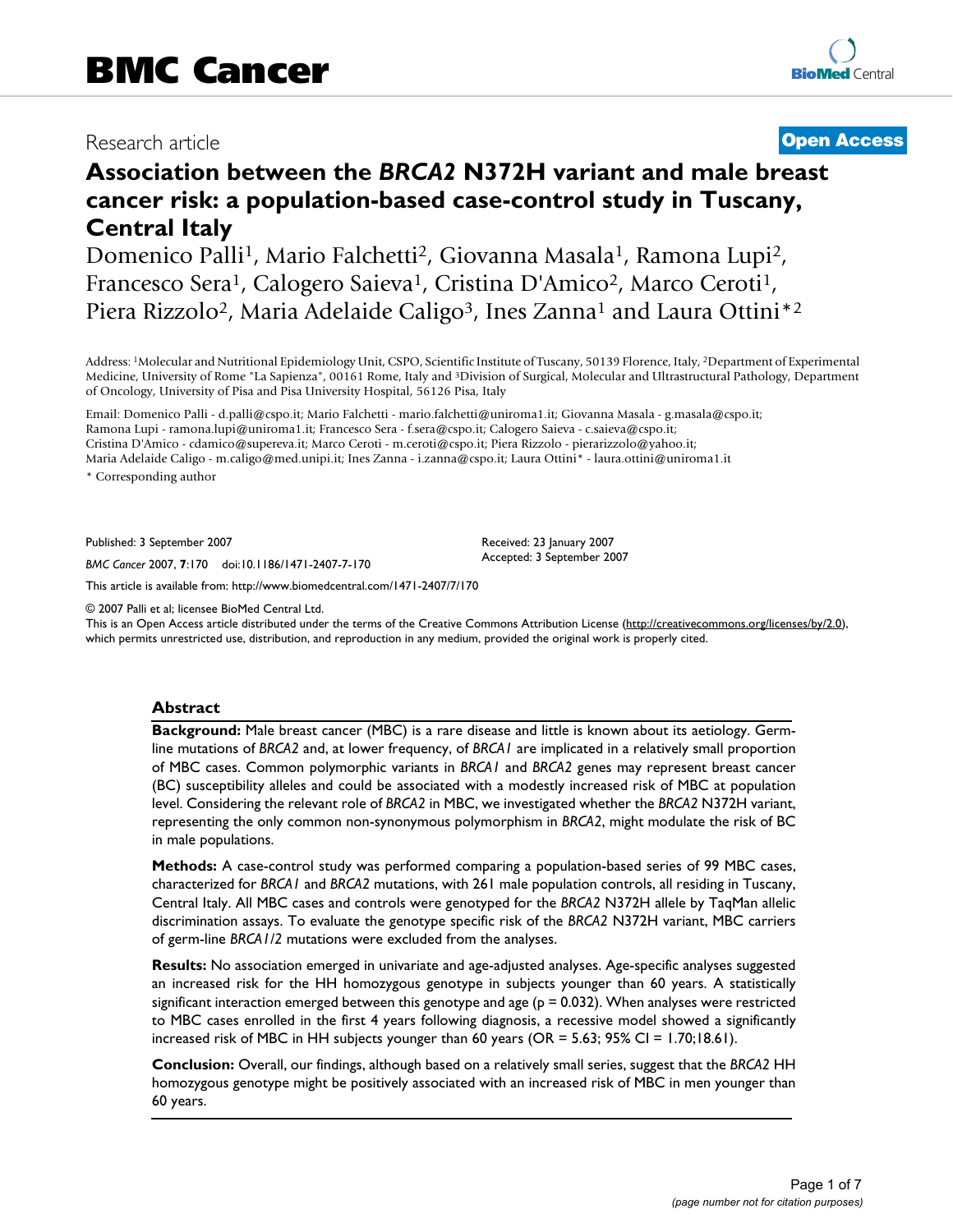### **Background**

Male breast cancer (MBC) is a rare disease and little is known about its aetiology compared with female breast cancer (FBC). MBC represents less than 1% of all cancers in men and its incidence is increasing in younger men [1]. In Italy, MBC accounts for 0.2% of all cancers in males [2].

Similar to FBC, a positive family history (FH) of breast cancer (BC) is associated with increased risk of MBC and approximately 15% to 20% of male patients with BC have a positive FH [3]. The two major hereditary BC genes, *BRCA1* (OMIM #113705) and, to a larger extent, *BRCA2* (OMIM # 600185), are implicated in MBC. Both genes are estimated to be responsible respectively for up to 16% and 76% of the MBCs in high-risk breast/ovarian cancer families [3,4]. The frequencies of *BRCA1/BRCA2* mutations are sharply different in ethnically diverse population- and clinic-based series ranging from 0% to 4% for *BRCA1* and from 4% to 40% for *BRCA2* [5,6]. However, at population level only a small proportion of all MBC cases are due to inherited mutations in *BRCA1/BRCA2* genes.

Low-penetrance polymorphisms in BC susceptibility genes are present in a high percentage of individuals and might account for BC risk at population level. In this respect, common polymorphic variants in *BRCA1/BRCA2* genes may represent BC susceptibility alleles and could be associated with a modest risk of MBC that would explain, on population basis, a large proportion of the disease.

The N372H (rs144848) polymorphism is the unique variant in *BRCA2* gene that results in an amino acid change and has a rare allele frequency greater than 10%. Little is known on the functional effect of this polymorphism, although the substitution of asparagine (a neutral amino acid) by histidine (a basic amino acid) may be expected to affect BRCA2 structure and function as it falls in a region that has been shown to interact with the histone acetyltransferase P/CAF prior to transcriptional activation of other genes [7]. Intriguingly, an excess of NH heterozygotes was observed in female controls and an effect of this variant on fetal survival in a sex-dependent manner has been suggested as newborn females showed an excess of heterozygotes and a deficit of homozygotes, whereas the opposite was observed in newborn males [8].

Several studies have analysed the effect of the *BRCA2* N372Hpolymorphism on the risk of breast cancer in female populations with inconsistent findings. The HH homozygous genotype was reported to be associated with a 1.3- to 1.5-fold increased risk of breast and ovarian cancer [8-11]. In contrast, other studies did not show any effect of this polymorphism on breast or ovarian cancer risk [12-15]. A recent large pooled analysis, however, could not exclude an effect of this genotype in younger women [16]. To our knowledge, the effect of the *BRCA2* N372H polymorphism on BC risk has not yet been investigated in male populations.

Considering the relevance of *BRCA2* in MBC, we have performed a population-based case-control study to investigate the role of *BRCA2* N372H variant on BC risk in men, comparing a series of MBC, characterized for *BRCA1* and *BRCA2* mutation status, with a control group from the same area of Central Italy (Florence, Tuscany).

#### **Methods**

#### *Study population and data collection*

In a previous study [17], we had identified a populationbased series of 25 MBC cases diagnosed in the area of Florence (Tuscany, Central Italy) during the period 1990– 1998. One of the problems in MBC studies is represented by the rarity of the disease: in order to increase the number of cases for meaningful statistical analyses it is necessary to enrol patients diagnosed over a long period of time (or in a larger geographical area). Thus, using all available local sources (including Pathology Departments and the Hospital Discharge database) the original series has been expanded and 74 additional MBC cases diagnosed in the period 1991–2006 have been enrolled for a total of 99 MBCs available for this study, all residing in Tuscany.

Overall, after exclusion of deceased and migrated patients, 85 additional unrelated MBC were traced and invited to participate into the study. Eleven cases refused to participate, mostly because of advanced age or severe illness. Confirming our previous response rate of about 80%, 74 of these 85 MBC cases (87.1%) agreed to participate. According to the original study protocol, each MBC patient provided: 1) informed consent; 2) blood samples; 3) detailed information on his personal and family history of cancer at any site, including all first- and seconddegree relatives of both genders; 4) a detailed smoking and working history up to the date of BC diagnosis. Information has been validated by available sources (mainly local Cancer and Mortality Registries). Procedures to maintain confidentiality for all the information collected have been developed and strictly applied. The study was approved by the local Ethical Research Committee (Florence Health Unit).

#### *Population controls*

In the frame of a multi-site epidemiological project, two series of healthy adults of both sexes have been randomly selected from the municipality lists of two areas in Tuscany: the city of Florence and one rural area [18,19]. All participants signed an informed consent form and provided a blood sample. Out of 700 randomly selected subjects, 553 subjects (79%) accepted to participate into the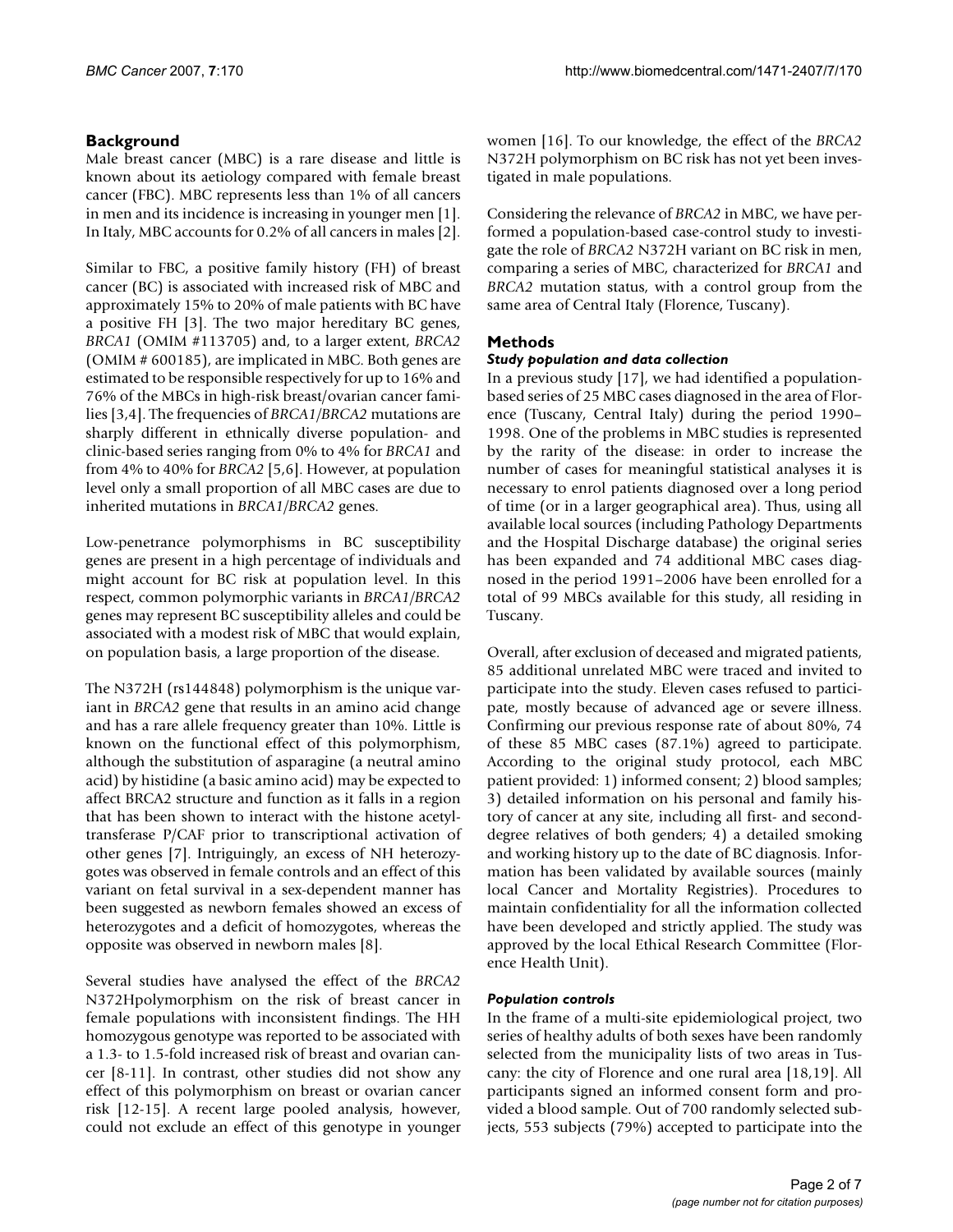study; males were 48.6% (269/553) and 261 samples were available for analyses (eight of the initial 269 control's samples (3%) yielded insufficient DNA). The blood samples have been processed at the study laboratory (CSPO, Florence), in the same day of collection and divided in specific aliquots (RBC, buffy coat, serum, plasma). The aliquots have been stored in a -80°C freezer at the Biological Bank of the Molecular Epidemiology Unit at CSPO.

#### *Mutational analysis*

Buffy coat aliquots from MBC cases and controls were anonymously shipped to the research laboratory (Experimental Medicine, Rome) where genomic DNA was extracted using QIAamp DNA Mini Kit (Qiagen Inc., Charlesworth, CA). The entire *BRCA1* and *BRCA2* coding sequences, including intron-exon boundaries, were analysed by using single strand conformation polymorphisms (SSCP) combined with protein truncation test (PTT) and automatic sequencing analysis [17,20]. Mutations were always verified by PCR direct sequencing on two independent blood samples (reference sequence for *BRCA1*: Genbank, [U14680;](http://www.ebi.ac.uk/cgi-bin/dbfetch?U14680.1) reference sequence for *BRCA2*: Genbank, [NM\\_000059\)](http://www.ebi.ac.uk/cgi-bin/dbfetch?NM_000059.1).

#### *SNP genotyping*

The *BRCA2* N372H (rs144848) polymorphism was analysed by TaqMan allelic discrimination using Real-Time PCR. Fluorescent hybridisation probes, labelled with 6 carboxyfluorescin (FAM) to detect the 1342C (372H) allele and with Texas Red to detect the 1342A (372N) allele were specifically designed. TaqMan assays were performed in a reaction volume of 50 µl, comprising 100 ng of DNA, 400 nM each probe, 400 nM each primer and 1 × Universal Master Mix (Biorad). The following conditions were used for amplification: 3 minutes at 95°C and 55 cycles at 95°C for 10" and 63°C for 45". The Real-Time PCR was accomplished on iCycler thermal cycler (Biorad) with  $96 \times 0.2$  ml samples. The fluorescence was visualised through iCycler Optical System (Biorad) during Real-Time PCR and analysed by using the iCycler IQ Real-Time Detection System (Biorad) 3.0 software. About 15% of the genotyping results were confirmed by sequencing analysis. The genotype controls for the three possible genotypes plus "no template" controls were always included in each analysis.

#### *Statistical analysis*

Allele frequencies have been calculated as the number of alleles divided by the number of chromosomes. Genotype frequencies have been calculated as the number of participants with a particular genotype divided by the number of participants. Tests for Hardy-Weinberg equilibrium among cases and controls have been assessed using Pearson's  $\chi^2$  test with one degree of freedom comparing expected genotype frequencies (based on observed qs) to observed genotype frequencies. The association between MBC risk and *BRCA2* N372H was measured by the odds ratio (OR) and its corresponding 95% confidence interval and was estimated using unconditional logistic regression after adjustment for age considered as dichotomous variable (<60 years, >60 years). The analysis were performed with four logistic regression models based on a co-dominant, dominant, recessive and multiplicative codominant effect (inheritance model). In the dominant model, both the heterozygous variant and rare homozygous variant were combined in a dummy variable. In the recessive model, the variant was defined in a dummy variable as only the rare homozygous genotype. In the co-dominant model both rare homozygous and heterozygous variant effects were estimated using two dummy variables while in the multiplicative codominant model a dose-response effect were tested on the variable counting the number of copies of the H allele. Analyses have also been carried out according to stratification by age at diagnosis for cases and age at interview for controls (below/above 60 years) and restricted to MBC cases with a time interval after diagnosis shorter than the median value of the series (4 years). Interactions between age, modelled as dichotomous variable (<60 years, >60 years), and genotype under co-dominant, dominant, recessive and multiplicative codominant models, were assessed using Likelihood Ratio test (LR) comparing logistic regression models with and without interaction term.

#### **Results**

In order to evaluate the putative influence of the *BRCA2* N372H polymorphism on MBC risk, we carried out a population-based case-control study based on a total of 99 MBC cases and 261 adult male controls from the same area of Central Italy (Florence, Tuscany). The mean age at interview was 67.9 (SD 11.8) in cases and 55.9 (SD 6.9) in controls ( $p < 0.0001$ ). The mean age at diagnosis in the MBC series was 63.4 (SD 12.1; median 65) and the time interval between diagnosis and interview ranged from 0 to 26 years (median 4.0). A detailed FH for breast and ovarian cancers diagnosed in first-degree relatives was collected for all MBC cases. Overall, 25.3% (25/99) of MBC patients reported a first degree FH positive for breast/ovarian cancer.

MBC cases were characterized for *BRCA1* and *BRCA2* mutations. Overall, 8/99 (8.1%) MBC cases resulted to be mutated in *BRCA1/BRCA2* genes: 6 cases (6.1%) carried *BRCA2* mutations and 2 cases (2.0%) carried *BRCA1* mutations. All 99 MBC cases and 261 controls were analysed for the *BRCA2* N372H allele and genotype frequencies. Genotype distribution was consistent with Hardy-Weinberg equilibrium ( $p = 0.529$ ) among our population controls and cases ( $p = 0.067$ ). In order to evaluate the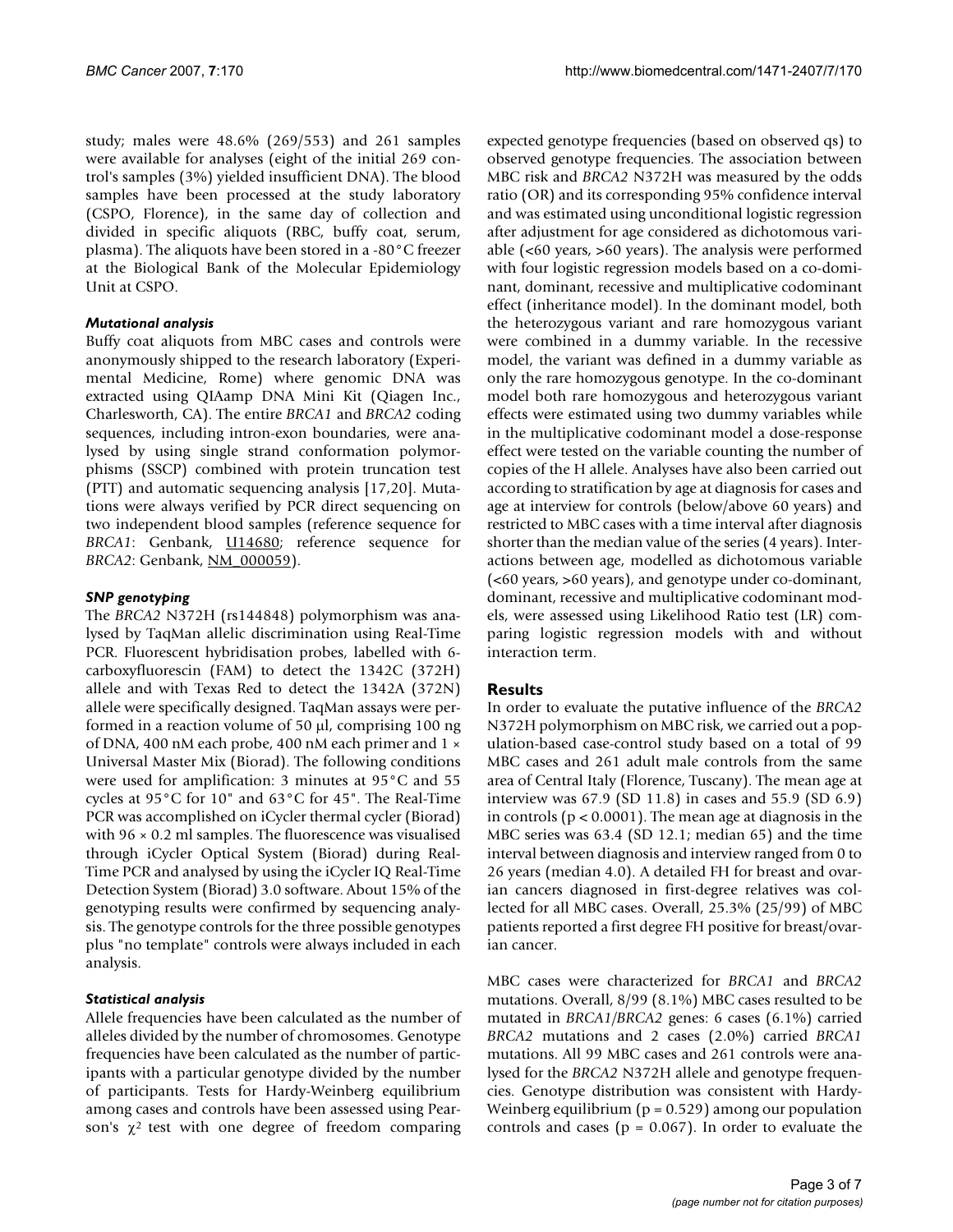genotype specific risk of the *BRCA2* N372H polymorphism, MBC carriers of germ-line *BRCA1/2* mutations (8 cases) were excluded from the analyses.

As shown in Table 1, no statistically significant difference in the distribution of the three specific *BRCA2* N372H genotypes was observed between MBC cases and controls  $(p = 0.46)$ . The age-adjusted analysis of the genotype-specific risks showed that individuals with NH heterozygous and HH homozygous genotypes were not at increased MBC risk. These results were confirmed on dominant, recessive and multiplicative codominant transmission models (data not shown). Separate analyses stratified according to age (below/above 60 years) showed a tendency towards an inverse association between the H allele and MBC risk in the older sub-group (age > 60 years), although far from being statistically significant. On the contrary, an increased MBC risk (OR =  $3.12$ ; 95%CI = 1.08; 9.03) was observed in younger subjects (age  $\leq 60$ years) on the basis of a recessive model (Table 2). A model specifically aimed to evaluate a possible effect modification of age on the association between MBC risk and the HH homozygous genotype found a statistically significant interaction (LR test p = 0.02; OR $_{interaction}$  = 0.17; 95%CI = 0.04; 0.76).

We carried out additional analyses taking into account the length of the interval between diagnosis and blood donation among cases. Overall, no association between the H allele and MBC risk was observed, when analyses were restricted to a comparison between the group of 53 MBC cases with an interval shorter than the median value of the whole series (≤4 years) and the series of controls (Table 3). Additional analyses stratified by age, showed a strongly increased MBC risk (OR = 5.63; 95%CI = 1.70; 18.61) in younger subjects with the HH homozygous genotype (Table 4), while no statistically significant result emerged in older individuals. Further statistical analyses confirmed that the effect of the HH homozygous genotype on MBC risk tended to be modified by age also in these analyses restricted to MBC cases with a shorter time interval between diagnosis and blood donation (LR test p  $= 0.03$ ; OR<sub>interaction</sub>  $= 0.17$  (95%CI  $= 0.04 - 0.83$ ). Sensitivity analyses were carried out based on cut-off points for both age at diagnosis and time interval after diagnosis different from those identified *a priori*. These analyses confirmed the association, when older individuals (up to 65 years of age) or cases with a longer time interval (up to 6 years) were included.

#### **Discussion**

We evaluated the effect of the *BRCA2* N372H (1342A > C) polymorphism on MBC risk in a population based casecontrol study. Overall, a positive association between the HH genotype and an increased risk of MBC was suggested in men younger than 60 years; this association was particularly strong (with a five-fold increased risk) when analyses were restricted to 53 MBC cases enrolled in the study with a blood donation not later than 4 years after their diagnosis. To our knowledge, the present study is the first reporting an analysis of the association between BC risk and the *BRCA2* N372H variant in men.

The role of the *BRCA2* N372H variant on BC risk has been investigated by several studies in women from different populations with inconsistent findings that might reflect genetic differences across populations. In particular the HH genotype was associated with a 1.3- to 1.5-fold increased risk of BC in series from Northern Europe [8], Australia [9] and in a selected series of radiologic technologists from USA [10]. This association was not detected in series from Central Europe [13], Japan [12] and in an unselected series from USA [14].

Here, we performed a population-based case control study on male subjects all residing in the same area of Central Italy (Tuscany). Our analyses based on a recessive transmission model suggested an association between the *BRCA2* N372H variant and increased MBC risk in men younger than 60 years. This effect on MBC risk was particularly evident when analyses were restricted to the subgroup of MBC cases with an interval between diagnosis and blood donation  $\leq 4$  years, in order to avoid a possible selection bias related to the enrolment of MBC cases with a longer survival in the attempt of expanding the series of patients affected with this rare disease. Overall, we had found a statistically significant interaction between N372H genotype and age: the effect on MBC risk of the

**Table 1: Distribution of 91 MBC cases not mutated in BRCA genes and 261 male population controls according to the** *BRCA2* **N372H genotype frequencies.**

| Genotype | Cases n | %     | Controls n | %     | Co-dominant model OR 95% CI |
|----------|---------|-------|------------|-------|-----------------------------|
| N/N      | 48      | 52.7  | 127        | 48.7  |                             |
| N/H      | 31      | 34.1  | 107        | 41.0  | 0.68(0.40; 1.18)            |
| H/H      | 12      | 13.2  | 27         | 10.3  | 0.94(0.43; 2.09)            |
| Total    | 91      | 100.0 | 261        | 100.0 |                             |

Odds Ratios (OR) and 95% Confidence Intervals according to a co-dominant model, estimated by a logistic regression model after adjustment for age considered as a dichotomous variable (<60 years, >60 years).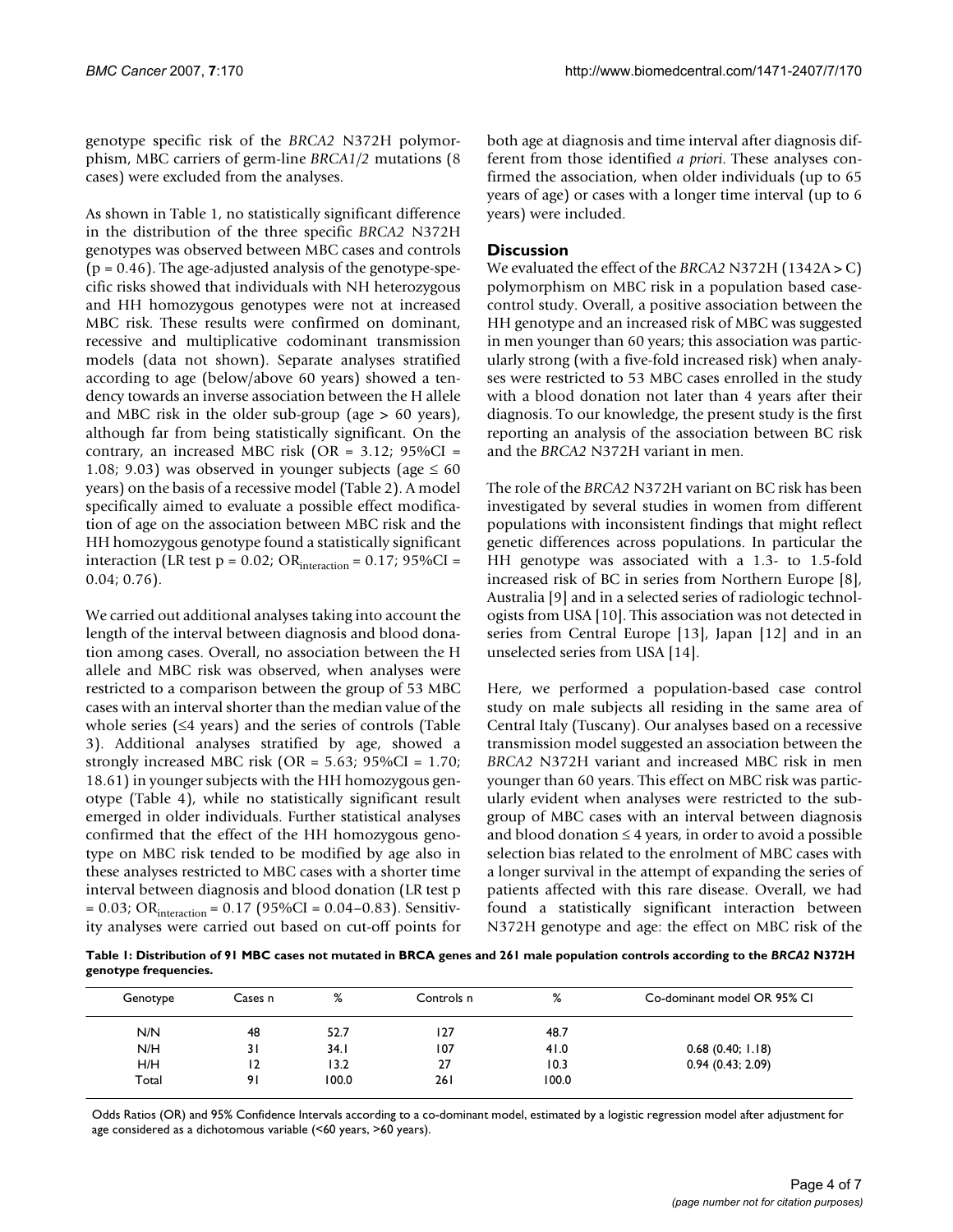| Genotype        | Cases n        | %     | Controls n     | %     | Co-dominant<br>model OR 95% CI | Recessive model<br><b>OR 95% CI</b> |
|-----------------|----------------|-------|----------------|-------|--------------------------------|-------------------------------------|
| $\leq 60$ years |                |       |                |       |                                |                                     |
| N/N             | 16             | 50.0  | 94             | 54.0  |                                |                                     |
| N/H             | $\overline{0}$ | 31.2  | 68             | 39.1  | $0.86$ (0.37; 2.03)            |                                     |
| H/H             | 6              | 18.8  | $\overline{2}$ | 6.9   | 2.94(0.94; 9.15)               | 3.12(1.06; 9.16)                    |
| Total           | 32             | 100.0 | 174            | 100.0 |                                |                                     |
| $>60$ years     |                |       |                |       |                                |                                     |
| N/N             | 32             | 54.2  | 33             | 37.9  |                                |                                     |
| N/H             | 21             | 35.6  | 39             | 44.8  | 0.56(0.27; 1.15)               |                                     |
| H/H             | 6              | 10.2  | 15             | 17.2  | 0.41(0.14; 1.22)               | 0.54(0.20; 1.51)                    |
| Total           | 59             | 100.0 | 87             | 100.0 |                                |                                     |

#### **Table 2: Distribution of 91 MBC cases not mutated in BRCA genes and 261 male population controls according to the** *BRCA2* **N372H genotype frequencies, stratified by age at diagnosis.**

Odds Ratios (OR) and 95% Confidence Intervals according to co-dominant and recessive models, estimated using logistic regression models. Interaction among between BRCA2 N372H genotype and age: ORinteraction = 0.17 (95%CI = 0.04–0.76); p = 0.02.

| Table 3: Distribution of 53 MBC cases with a time interval between diagnosis and interview $\leq 4$ years and 261 male population controls |  |
|--------------------------------------------------------------------------------------------------------------------------------------------|--|
| according to the BRCA2 N372H genotype frequencies.                                                                                         |  |

| Genotype | Cases n | %     | Controls n | %     | Co-dominant model<br><b>OR 95% CI</b> |
|----------|---------|-------|------------|-------|---------------------------------------|
| N/N      | 24      | 45.2  | 127        | 48.7  |                                       |
| N/H      | 18      | 34.0  | 107        | 41.0  | 0.79(0.40; 1.58)                      |
| H/H      | н       | 20.8  | 27         | 10.3  | $1.67$ (0.70; 3.97)                   |
| Total    | 53      | 100.0 | 261        | 100.0 |                                       |

Odds Ratios (OR) and 95% Confidence Intervals according to a co-dominant model, estimated using logistic regression models after adjustment for age considered as a dichotomous variable (<60 years, >60 years).

| Genotype  | Cases n | %     | Controls n     | %     | Co-dominant<br>model OR 95% CI | Recessive model<br><b>OR 95% CI</b> |
|-----------|---------|-------|----------------|-------|--------------------------------|-------------------------------------|
| ≤60 years |         |       |                |       |                                |                                     |
| N/N       | 6       | 35.3  | 94             | 54.0  |                                |                                     |
| N/H       | 6       | 35.3  | 68             | 39.I  | 1.38(0.43; 4.47)               |                                     |
| H/H       | 5       | 29.4  | $\overline{2}$ | 6.9   | 6.53 (1.73; 24.69)             | $5.63$ (1.70;18.61)                 |
| Total     | 17      | 100.0 | 174            | 100.0 |                                |                                     |
| >60 years |         |       |                |       |                                |                                     |
| N/N       | 18      | 50.0  | 33             | 37.9  |                                |                                     |
| N/H       | 2       | 33.3  | 39             | 44.8  | 0.56(0.24;1.34)                |                                     |
| H/H       | 6       | 16.7  | 15             | 17.2  | 0.73(0.24;2.22)                | 0.96(0.34;2.71)                     |
| Total     | 36      | 100.0 | 87             | 100.0 |                                |                                     |

| Table 4: Distribution of 53 MBC with a time interval between diagnosis and interview ≤4 years and 261 male population controls |
|--------------------------------------------------------------------------------------------------------------------------------|
| according to the BRCA2 N372H genotype frequencies, stratified by age at diagnosis.                                             |

Odds Ratios (OR) and 95% Confidence Intervals according to co-dominant and recessive models estimated using logistic regression models. Interaction between BRCA2 N372H genotype and age:  $OR<sub>interaction</sub> = 0.17$  (95%CI = 0.04–0.83); p = 0.03.

HH homozygous genotype was significantly modified by age. In this respect, it is noteworthy that a recent pooled analysis with over 15,000 BC cases and 15,000 controls provided some evidence of an interaction of *BRCA2* N372H with age, suggesting a possibly increased BC risk in women younger than 40 years of age [16]. It could be speculated that the effect of the *BRCA2* N372H variant on BC risk could be modulated by the interactions with hormonal factors. In males, the hormonal background is not influenced by reproductive factors as in females and sex steroid levels decline with age [21]. Intriguingly, an association of the *BRCA2* N372H variant with idiopathic male infertility, a condition possibly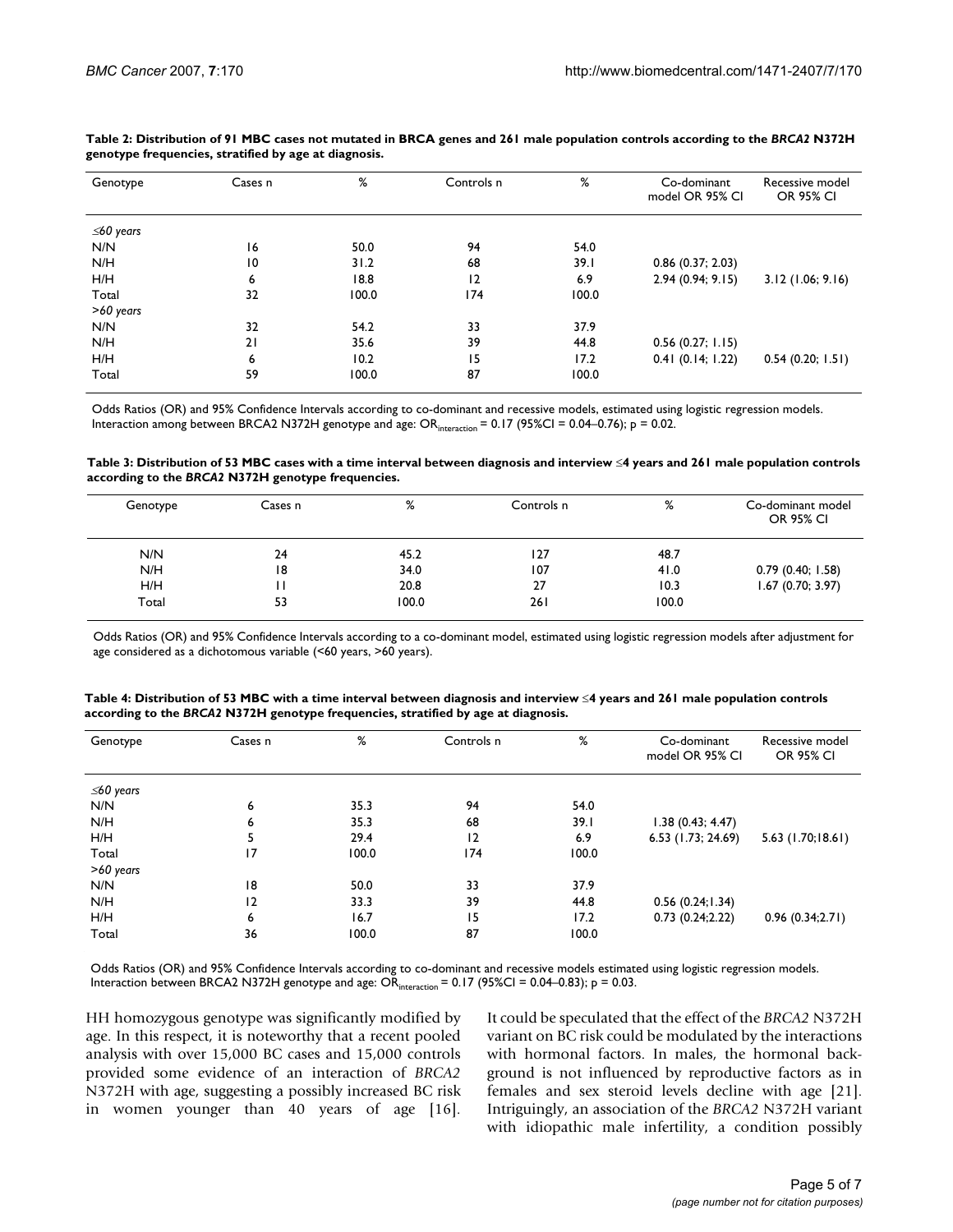related to increased sensitivity to estrogens, has been recently suggested [22]. Here, we found that the *BRCA2* N372H variant increased MBC risk in younger men that may show higher steroid hormones levels.

On the other hand, MBC risk could be influenced by interactions between genetic and environmental factors. Recently, we reported a possible modifying effect on MBC risk of an occupational exposure to chemicals, as polycyclic aromatic hydrocarbon, in subjects carrying *BRCA1/2* germ-line mutations [23].

It has been also suggested that the *BRCA2* N372H variant might affect fetal survival in a sex-dependent manner. In fact, an excess of NH heterozygotes in newborn females, compared to newborn males, has been observed and the *BRCA2* N372H genotype distribution showed a significant deviation from the Hardy-Weinberg equilibrium in adult female controls with an excess of heterozygotes and a deficit of both homozygotes [8]. In our male population the overall distribution of the N372H genotypes fitted the Hardy-Weinberg equilibrium and the genotype frequencies were similar to those recently reported for a male population from UK [24] and for female populations from Central Europe and USA [13,14].

#### **Conclusion**

Overall, our findings, although based on a relatively small series, suggest that the HH homozygous genotype might be positively associated with an increased risk of MBC in men younger than 60 years. This effect appears to be modified by age, with a statistically significant interaction. Due to the rarity of MBC, larger collaborative studies are needed to confirm our results in different male populations.

#### **Competing interests**

The author(s) declare that they have no competing interests.

#### **Authors' contributions**

DP participated in study design, coordination of field work, analysis and interpretation of data and critical review of the manuscript. MF performed SNP genotyping analyses and drafted the manuscript. GM and CS contributed to study design and statistical analyses. MC, MAC and IZ collected samples, clinical data and performed statistical analyses. RL, CDA, PR performed *BRCA1* and *BRCA2* mutational analysis. FS coordinated statistical analyses. LO participated in study design and supervision of experimental conduct and analysis, interpretation of results, drafting and revision of the manuscript, and approved the final version.

All authors read and approved the final manuscript.

#### **Acknowledgements**

The authors wish to thank all study participants for their availability, Prof. Simonetta Bianchi (Pathology Department, University of Florence), Dr. Carmelo Urso and Dr. Federica Zolfanelli (Pathology Departments, ASL 10 Florence), Dr. Mauro Biancalani (Pathology Department, ASL 11 Empoli), Dr. Augusto Giannini (Pathology Department, ASL 4 Prato), Dr.s Francesco Mirri and Vincenzo Sforza (Pathology Departments, ASL 8 Arezzo) for their help with histologic confirmation, Dr Mariella Muraca (CSPO, Florence) and other local clinicians and general practitioners for their help in contacting patients. The study was carried out in the frame of the activities of the Cancer Family Program of Tuscany. The study was supported by a grant from *Associazione Italiana per la Ricerca sul Cancro* (AIRC) to Laura Ottini.

#### **References**

- 1. Perkins GH, Middleton LP: **[Breast cancer in men.](http://www.ncbi.nlm.nih.gov/entrez/query.fcgi?cmd=Retrieve&db=PubMed&dopt=Abstract&list_uids=12896911)** *BMJ* 2003, **327:**239-240.
- 2. Zanetti R, Gafà L, Pannelli F, Conti E, Rosso S, Ed: *I dati di incidenza dei Registri Tumori. Volume terzo:1993–1998* Rome: Il Pensiero Scientifico Editore; 2001.
- 3. Giordano SH, Buzdar AU, Hortobagyi GN: **[Breast cancer in men.](http://www.ncbi.nlm.nih.gov/entrez/query.fcgi?cmd=Retrieve&db=PubMed&dopt=Abstract&list_uids=12379069)** *Ann Intern Med* 2002, **137:**678-687.
- 4. Rahman N, Stratton MR: **[The genetics of breast cancer suscep](http://www.ncbi.nlm.nih.gov/entrez/query.fcgi?cmd=Retrieve&db=PubMed&dopt=Abstract&list_uids=9928476)[tibility.](http://www.ncbi.nlm.nih.gov/entrez/query.fcgi?cmd=Retrieve&db=PubMed&dopt=Abstract&list_uids=9928476)** *Annu Rev Genet* 1998, **32:**95-121.
- 5. Liede A, Narod SA: **[Hereditary breast and ovarian cancer in](http://www.ncbi.nlm.nih.gov/entrez/query.fcgi?cmd=Retrieve&db=PubMed&dopt=Abstract&list_uids=12442265) [Asia: genetic epidemiology of BRCA1 and BRCA2.](http://www.ncbi.nlm.nih.gov/entrez/query.fcgi?cmd=Retrieve&db=PubMed&dopt=Abstract&list_uids=12442265)** *Hum Mut* 2002, **20:**413-424.
- 6. Liede A, Karlan BY, Narod SA: **[Cancer risks for male carriers of](http://www.ncbi.nlm.nih.gov/entrez/query.fcgi?cmd=Retrieve&db=PubMed&dopt=Abstract&list_uids=14966099) [germline mutations in BRCA1 or BRCA2: a review of the lit](http://www.ncbi.nlm.nih.gov/entrez/query.fcgi?cmd=Retrieve&db=PubMed&dopt=Abstract&list_uids=14966099)[erature.](http://www.ncbi.nlm.nih.gov/entrez/query.fcgi?cmd=Retrieve&db=PubMed&dopt=Abstract&list_uids=14966099)** *J Clin Oncol* 2004, **22:**735-742.
- 7. Fuks F, Milner J, Kouzarides T: **[BRCA2 associates with acetyl](http://www.ncbi.nlm.nih.gov/entrez/query.fcgi?cmd=Retrieve&db=PubMed&dopt=Abstract&list_uids=9824164)[transferase activity when bound to P/CAF.](http://www.ncbi.nlm.nih.gov/entrez/query.fcgi?cmd=Retrieve&db=PubMed&dopt=Abstract&list_uids=9824164)** *Oncogene* 1998, **17:**2531-2534.
- 8. Healey CS, Dunning AM, Teare MD, Chase D, Parker L, Burn J Chang-Claude J, Mannermaa A, Kataja V, Huntsman DG, Pharoah PD, Luben RN, Easton DF, Ponder BA: **[A common variant in BRCA2](http://www.ncbi.nlm.nih.gov/entrez/query.fcgi?cmd=Retrieve&db=PubMed&dopt=Abstract&list_uids=11062481) [is associated with both breast cancer risk and prenatal viabil](http://www.ncbi.nlm.nih.gov/entrez/query.fcgi?cmd=Retrieve&db=PubMed&dopt=Abstract&list_uids=11062481)[ity.](http://www.ncbi.nlm.nih.gov/entrez/query.fcgi?cmd=Retrieve&db=PubMed&dopt=Abstract&list_uids=11062481)** *Nat Genet* 2000, **26:**362-364.
- 9. Spurdle AB, Hopper JL, Chen X, Dite GS, Cui J, McCredie MR, Giles GG, Ellis-Steinborner S, Venter DJ, Newman B, Southey MC, Chenevix-Trench G: **[The BRCA2 372 HH genotype is associated](http://www.ncbi.nlm.nih.gov/entrez/query.fcgi?cmd=Retrieve&db=PubMed&dopt=Abstract&list_uids=11927503) [with risk of breast cancer in Australian women under age 60](http://www.ncbi.nlm.nih.gov/entrez/query.fcgi?cmd=Retrieve&db=PubMed&dopt=Abstract&list_uids=11927503) [years.](http://www.ncbi.nlm.nih.gov/entrez/query.fcgi?cmd=Retrieve&db=PubMed&dopt=Abstract&list_uids=11927503)** *Cancer Epidemiol Biomarkers Prev* 2002, **11:**413-416.
- 10. Sigurdson AJ, Hauptmann M, Chatterjee N, Alexander BH, Doody MM, Rutter JL, Struewing JP: **[Kin-cohort estimates for familial](http://www.ncbi.nlm.nih.gov/entrez/query.fcgi?cmd=Retrieve&db=PubMed&dopt=Abstract&list_uids=15113441) breast cancer risk in relation to variants in DNA base exci[sion repair, BRCA1 interacting and growth factor genes.](http://www.ncbi.nlm.nih.gov/entrez/query.fcgi?cmd=Retrieve&db=PubMed&dopt=Abstract&list_uids=15113441)** *BMC Cancer* 2004, **4:**9.
- 11. Auranen A, Spurdle AB, Chen X, Lipscombe J, Purdie DM, Hopper JL, Green A, Healey CS, Redman K, Dunning AM, Pharoah PD, Easton DF, Ponder BA, Chenevix-Trench G, Novik KL: **[BRCA2 Arg372](http://www.ncbi.nlm.nih.gov/entrez/query.fcgi?cmd=Retrieve&db=PubMed&dopt=Abstract&list_uids=12471628) [His polymorphism and epithelial ovarian cancer risk.](http://www.ncbi.nlm.nih.gov/entrez/query.fcgi?cmd=Retrieve&db=PubMed&dopt=Abstract&list_uids=12471628)** *Int J Cancer* 2003, **103:**427-430.
- 12. Ishitobi M, Miyoshi Y, Ando A, Hasegawa S, Egawa C, Tamaki Y, Monden M, Noguchi S: **[Association of BRCA2 polymorphism at](http://www.ncbi.nlm.nih.gov/entrez/query.fcgi?cmd=Retrieve&db=PubMed&dopt=Abstract&list_uids=12684407) [codon 784 \(Met/Val\) with breast cancer risk and prognosis.](http://www.ncbi.nlm.nih.gov/entrez/query.fcgi?cmd=Retrieve&db=PubMed&dopt=Abstract&list_uids=12684407)** *Clin Cancer Res* 2003, **9:**1376-1380.
- 13. Menzel HJ, Sarmanova J, Soucek P, Berberich R, Grunewald K, Haun M, Kraft HG: **[Association of NQO1 polymorphism with spon](http://www.ncbi.nlm.nih.gov/entrez/query.fcgi?cmd=Retrieve&db=PubMed&dopt=Abstract&list_uids=15138483)[taneous breast cancer in two independent populations.](http://www.ncbi.nlm.nih.gov/entrez/query.fcgi?cmd=Retrieve&db=PubMed&dopt=Abstract&list_uids=15138483)** *Br J Cancer* 2004, **90:**1989-1994.
- 14. Cox DG, Hankinson SE, Hunter DJ: **[No association between](http://www.ncbi.nlm.nih.gov/entrez/query.fcgi?cmd=Retrieve&db=PubMed&dopt=Abstract&list_uids=15894703) [BRCA2 N372H and breast cancer risk.](http://www.ncbi.nlm.nih.gov/entrez/query.fcgi?cmd=Retrieve&db=PubMed&dopt=Abstract&list_uids=15894703)** *Cancer Epidemiol Biomarkers Prev* 2005, **14:**1353-1354.
- 15. Wenham RM, Schildkraut JM, McLean K, Calingaert B, Bentley RC, Marks J, Berchuck A: **[Polymorphisms in BRCA1 and BRCA2](http://www.ncbi.nlm.nih.gov/entrez/query.fcgi?cmd=Retrieve&db=PubMed&dopt=Abstract&list_uids=14555511) [and risk of epithelial ovarian cancer.](http://www.ncbi.nlm.nih.gov/entrez/query.fcgi?cmd=Retrieve&db=PubMed&dopt=Abstract&list_uids=14555511)** *Clin Cancer Res* 2003, **9:**4396-4403.
- 16. Breast Cancer Association Consortium: **[Commonly studied sin](http://www.ncbi.nlm.nih.gov/entrez/query.fcgi?cmd=Retrieve&db=PubMed&dopt=Abstract&list_uids=17018785)[gle-nucleotide polymorphisms and breast cancer: results](http://www.ncbi.nlm.nih.gov/entrez/query.fcgi?cmd=Retrieve&db=PubMed&dopt=Abstract&list_uids=17018785) [from the Breast Cancer Association Consortium.](http://www.ncbi.nlm.nih.gov/entrez/query.fcgi?cmd=Retrieve&db=PubMed&dopt=Abstract&list_uids=17018785)** *J Natl Cancer Inst* 2006, **98:**1382-1396.
- 17. Ottini L, Masala G, D'Amico C, Mancini B, Saieva C, Aceto G, Gestri D, Vezzosi V, Falchetti M, De Marco M, Paglierani M, Cama A, Bianchi